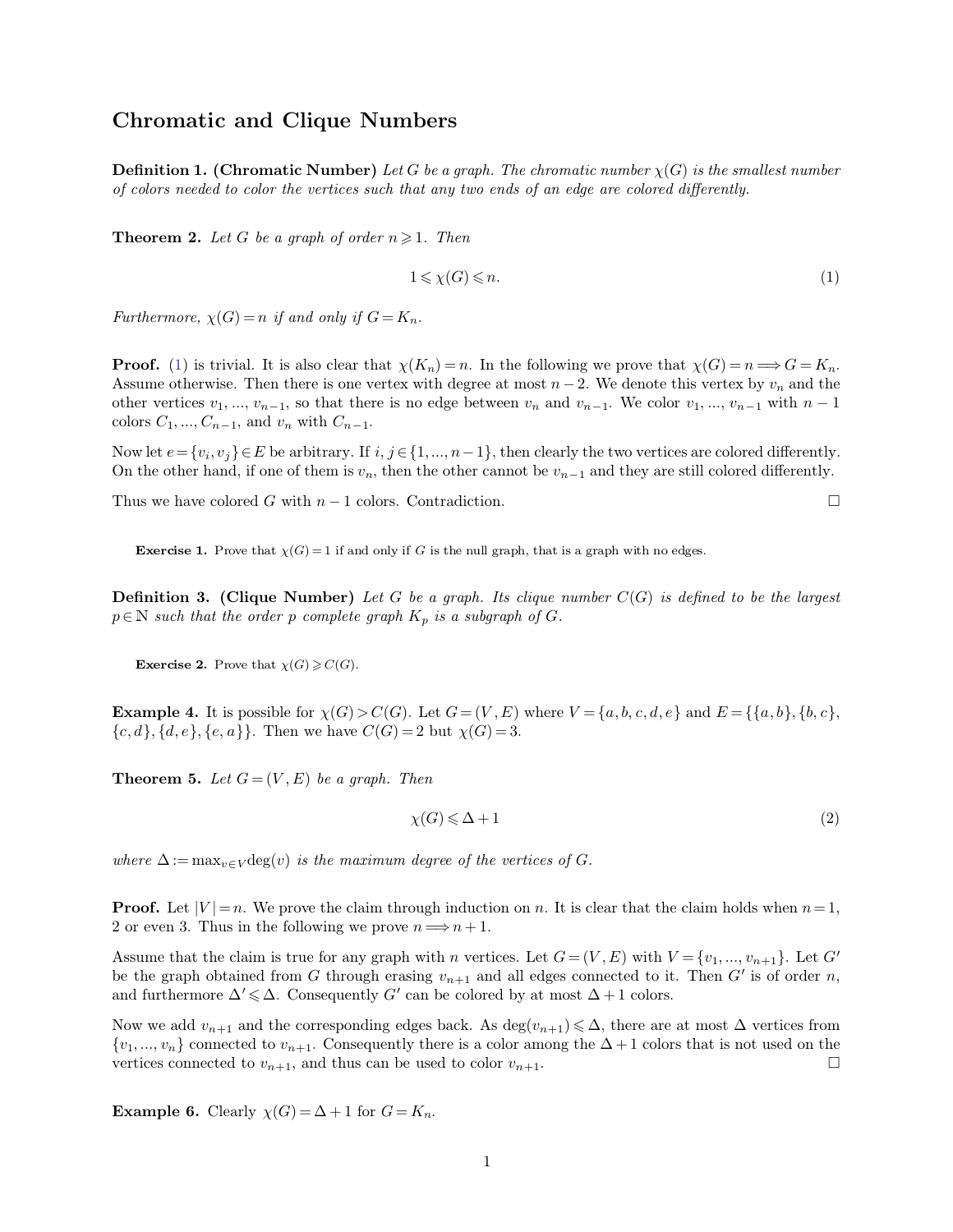<span id="page-1-2"></span><span id="page-1-0"></span>**Exercise 3.** Show that there is  $G \neq K_n$  for any *n*, with  $\chi(G) = \Delta + 1$ .

**Theorem 7. (Brooks)** here is  $G \neq K_n$  for any *n*, with  $\chi(G) = \Delta + 1$ .<br><sup>1</sup>Assume that *G* is connected but is neither a complete graph nor a cycle graph of **Exercise 3.** Show that there is  $G \neq K$ <br>**Theorem 7. (Brooks)** <sup>1</sup>*Assume tional order, then*  $\chi(G) \leq \Delta$ . odd order, then  $\chi(G) \leq \Delta$ .<br> **Exercise 4.** Show that the theorem does not hold if we drop the assumption of connectedness.

<span id="page-1-1"></span>

**Exercise 4.** Show that the theorem does not hold if we drop the assumption of connectedness.<br> **Proof.** <sup>2</sup>First we prove the claim when  $\Delta = 1$  or 2.<br>
When  $\Delta = 1$ , the only possibility of *G* is  $G = K_2$ .<br>
When  $\Delta = 2$ , **Proof.** <sup>2</sup>First we prove the claim when  $\Delta = 1$  or 2.<br>When  $\Delta = 1$ , the only possibility of *G* is  $G = K_2$ .<br>When  $\Delta = 2$ , we color *G* as follows. Start from a vertex *a* with degree 2. We color it red and color the two The degrees is 2, we color G as follows. Start from a vertex a with degree 2. We color it red and color the two neighbours b, c green. Now if deg(b) = deg(c) = 1, we have G to be exactly this order three graph. If one of Next all  $\Delta = 2$ , we color G as follows. Start from a vertex a with d ghbours b, c green. Now if  $\deg(b) = \deg(c) = 1$ , we have G to b degrees is 2, we can color the neighbours red and repeat the we have colored all the vertices neighbours *b*, *c* green. Now if  $deg(b) = deg(c) = 1$ , we have *G* to be exactly this order three graph. If one of the degrees is 2, we can color the neighbours red and repeat the above. This procedure will halt if<br>
• we have co

- 
- The new neighbour is a vertex that has already been colored. In this case either this new neighbour has degree three, or *G* becomes a cycle.<br>In the following we prove the theorem when  $\Delta = 3$  and leave the general case

The new neighbour is a vertex that has already been colored. In this case either this new neighbour<br>has degree three, or *G* becomes a cycle.<br>In the following we prove the theorem when  $\Delta = 3$  and leave the general case a • The new neighbour is a vertex that has already been colored. In this case either this new neighbour<br>has degree three, or *G* becomes a cycle.<br>In the following we prove the theorem when  $\Delta = 3$  and leave the general case In the following we prove the theorem when  $\Delta = 3$  and leave the general case as an exercise. We prove by induction on the order *n* of *G*. When  $n = 4$  clearly three colors suffice. Now assume that any graph with order

In the following we prove the theorem when  $\Delta = 3$  and leave the general case as an exercise. We prove by induction on the order *n* of *G*. When  $n = 4$  clearly three colors suffice. Now assume that any graph with order induction on the order *n* of *G*. When  $n = 4$  clearly three colors suffice. Now assume that any graph with order *n* and maximum degree 3 can be colored with three colors. Consider a graph *G* of order  $n + 1$ .<br>Let *x* be order *n* and maximum degree 3 can be colored with three colors. Consider a graph *G* of order  $n + 1$ .<br>Let *x* be a vertex in *G* such that deg(*x*) is (one of) the smallest. Let *G'* be the graph obtained by deleting the the vertex *x* and all the edges containing *x*. By the induction hypothesis  $G'$  can be colored with three colors.<br>If  $\deg(x) \le 2$ , then clearly we can color *x* using one of the three colors. Thus in the following we assu

Let the vertices connected to *x* be  $x_1, x_2, x_3$ . If in the coloring of  $G'$  they are already colored by two or less colors then we can color *x* by the third color. If not, we will show in the following that we can alw Let the vertices connected to *x* be  $x_1, x_2, x_3$ . If in the coloring of *G'* they are already colored by two colors then we can color *x* by the third color. If not, we will show in the following that we can alw color

Assume that  $x_1$  is colored red,  $x_2$  green,  $x_3$  yellow. We also denote by  $G'_{r,q}$  the graph consisting of all the  $\gamma_{y,r}$  similarly.

First we claim that there is a path in  $G'_r$ ,  $g$  connecting  $x_1$  and  $x_2$ . Assume otherwise. Let  $V_1$  be all the vertices in  $G'$  colored either red or green, and all the edges between them. Denote  $G'_{g,y}, G'_{y,r}$  simi  $\inf G'_{r,g}$  that is Inneed that  $x_1$ ,  $x_2$  are consisting  $x_3$  we most one consist.<br>  $0$  that  $x_1$  is colored either red or green, and all the edges between them. Denote  $G'_{g,y}, G'_{y,r}$  similarly.<br>  $0$  is we claim that there is a path in all the<br>ly.<br>ertices<br> $'_{r,g}$ . In<br>yellow. Assume that  $x_1$  is colored red,  $x_2$  green,  $x_3$  yellow. We also denote by  $G'_{r,g}$  the graph consisting of all the vertices in  $G'$  colored either red or green, and all the edges between them. Denote  $G'_{g,y}, G'_{y,r}$  s First we claim that there is a path in  $G'_{r,g}$  connecting  $x_1$  and  $x_2$ . Assume otherwise. Let  $V_1$  be all the vertices in  $G'_{r,g}$  that is connected to  $x_1$  by edges in  $G'_{r,g}$ , then none of the vertices in  $V_1$  i  $i^k$ , we claim that there is a path in  $Gr_{r,g}$  connecting  $x_1$  and  $x_2$ . Assume otherwise. Let  $i^k$ ,  $g$  that is connected to  $x_1$  by edges in  $G'_{r,g}$ , then none of the vertices in  $V_1$  is connect r words, if a ver

- i. For vertices in  $V_1$ , color every red vertex green and every green vertex red;<br>ii. For other vertices in  $G$ , do not change the coloring.
- 

i. For vertices in  $V_1$ , color every red vertex green and every green vertex red;<br>ii. For other vertices in  $G$ , do not change the coloring.<br>Then we have a three-coloring of  $G'$  with  $x_1, x_2$  both green and  $x_3$  yello i. For vertices in  $V_1$ , color every red vertex green and *xv*<sub>*s*</sub> green vertex red,<br>
ii. For other vertices in *G*, do not change the coloring.<br>
Then we have a three-coloring of *G*<sup>*'*</sup> with  $x_1, x_2$  both green and Then we have a three-coloring of *G'* with  $x_1, x_2$  both green and  $x_3$  yellow, and can color *x* three-coloring of *G*.<br>Now assume that there is a path  $L_{r,g}$  connecting  $x_1$  and  $x_2$  in  $G'_{r,g}$ . Similarly there is

Now assume that there is a path  $L_{r,g}$  connecting  $x_1$  and  $x_2$  in  $G'_{r,g}$ . Similarly there is a path  $L_{g,y}$  in  $G'_{g,y}$ <br>connecting  $x_2, x_3$ , and there is a path  $L_{y,r}$  in  $G'_{y,r}$  connecting  $x_3, x_1$ . We notice t

<sup>1.</sup> R. L. Brooks: On coloring the nodes of a network, Proc. Cambridge Philos. Soc., 37 (1941), 194-197.

connecting  $x_2, x_3$ , and there is a path  $L_{y,r}$  in  $G'_{y,r}$  connecting  $x_3, x_1$ . We notice that<br>
1. R. L. Brooks: On coloring the nodes of a network, Proc. Cambridge Philos. Soc., 37 (1941), 194–197.<br>
2. The proof is a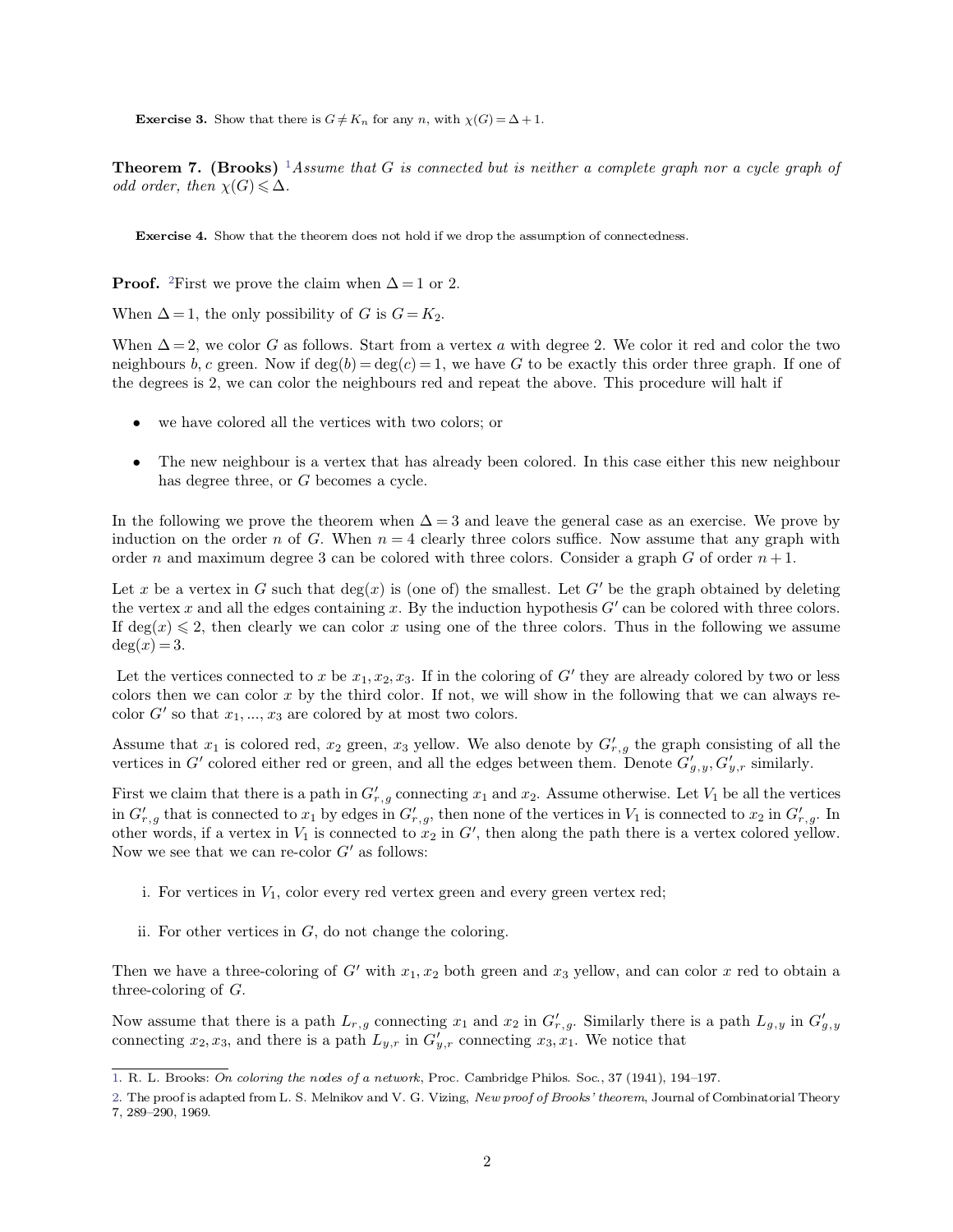These paths do not "cross" one another at other vertices than  $x_1, x_2, x_3$ . To see this, assume<br>that there is a vertex y different from  $x_1, x_2, x_3$  belonging to  $L_{r,g}$  and  $L_{g,y}$ . Thus y must be<br>colored group. Then i These paths do not "cross" one another at other vertices than  $x_1, x_2, x_3$ . To see this, assume<br>that there is a vertex *y* different from  $x_1, x_2, x_3$  belonging to  $L_{r,g}$  and  $L_{g,y}$ . Thus *y* must be<br>colored green. Th These paths do not "cross" one another at other vertices than  $x_1, x_2, x_3$ . To see this, assume that there is a vertex y different from  $x_1, x_2, x_3$  belonging to  $L_{r,g}$  and  $L_{g,y}$ . Thus y must be colored green. Then i These paths do not "cross" one another at other vertices than  $x_1, x_2, x_3$ . To that there is a vertex  $y$  different from  $x_1, x_2, x_3$  belonging to  $L_{r,g}$  and  $L_{g,y}$ . colored green. Then its two neighbours in  $L_{r,g}$  m These plants as not cross one different *x* on *x*<sub>1</sub>*x*<sub>2</sub>*x*<sub>3</sub>*x*<sub>3</sub> belonging to  $L_{r,g}$  and  $L_{g,y}$ . Thus *y* must be colored green. Then its two neighbours in  $L_{r,g}$  must be colored red and its two neighbours in  $L$ 

that it is colored green. Then its two neighbours in  $L_{r,g}$  must be colored red and its two neighbours in  $L_{g,y}$  must be colored yellow. But this means  $\deg(y) \ge 4$ . Contradiction.<br>Now consider an arbitrary vertex y on  $L$  $L_{g,y}$  must be colored yellow. But this means  $\deg(y) \ge 4$ . Contradiction<br>Now consider an arbitrary vertex y on  $L_{r,g}$  that is different from  $x_1, x_2$  (if the that it is colored green. Then both its neighbours in  $L_{r,g}$ *n* then it must also be colored red.<br> *n*, *x*<sub>2</sub> (if there is any such vertex). Assume<br>
ed red. As the degree at this vertex is 3,<br> *r*<sub>*r*, *g*</sub> then it must also be colored red. Now<br>
ily the resulting graph can be furt Now consider an arbitrary vertex y on  $L_{r,g}$  that is different from  $x_1, x_2$  (if there is any such vertex). Assume that it is colored green. Then both its neighbours in  $L_{r,g}$  are colored red. As the degree at this ver Now consider an arbitrary vertex y on  $L_{r,g}$  that<br>that it is colored green. Then both its neighbou<br>it is connected to one more vertex in  $G'$ . If this y<br>we re-color y be yellow. This breaks the path L<br>colored so that  $x_$ that it is colored green. Then both its neighbours in  $L_{r,g}$  are colored red. As the degree at this vertex is 3,<br>it is connected to one more vertex in *G'*. If this vertex belongs to  $G'_{r,g}$  then it must also be colored

it is connected to one more vertex in  $G'$ . If this vertex belongs to  $G'_{r,g}$  then it must also be colored red. Now<br>we re-color *y* be yellow. This breaks the path  $L_{r,g}$  and consequently the resulting graph can be furt we re-color *y* be yellow. This breaks the path  $L_{r,g}$  and consequently the resulting graph can be further re-<br>colored so that  $x_1, x_2$  are of the same color.<br>Now we are left with the following case: Every vertex on  $L_{$ colored so that  $x_1, x_2$  are of the same color.<br>
Now we are left with the following case: Every vertex on  $L_{r,g}$  that is different from  $x_1, x_2$  is connected to a<br>
vertex that is colored yellow, and similar claims hold vertex that is colored yellow, and similar claims hold for  $L_{g,y}$  and  $L_{y,r}$ . This implies, noticing that there are already three edges from  $x_1, x_2, x_3$ , that  $L_{r,g}$  is the only path connecting  $x_1, x_2$  in  $G_{r,g'}$ ,

already three edges from  $x_1, x_2, x_3$ , that  $L_{r,g}$  is the only path connecting  $x_1, x_2$  in  $G_{r,g'}$ , and similar claims<br>hold for  $L_{g,y}$  and  $L_{y,r}$ .<br>Now the situation we need to deal with is as follows. There is a uniq hold for  $L_{g,y}$  and  $L_{y,r}$ .<br>Now the situation we need to deal with is as follows. There is a unique path  $L_{r,g}$  connecting  $x_1, x_2$  with the<br>vertices along the path colored red and green alternatively, a unique path Now the situation we need to deal with is as follows. There is a unique path  $L_{r,g}$  connecting  $x_1, x_2$  with the vertices along the path colored red and green alternatively, a unique path  $L_{g,y}$  connecting  $x_2, x_3$  in Now the situation we need to deal with is as follows. In<br>vertices along the path colored red and green alternative<br>vertices colored green and yellow alternatively, and a u<br>along it colored yellow and red alternatively. Si vertices colored green and yell<br>along it colored yellow and realisting the set of  $L$ <br>along the *S*<sup>2</sup>. Clearly  $y_1$  is<br>We re-color  $G'$  as follows. i. Along *L*<sub>*y*</sub>, Clearly *y*<sub>1</sub> is green and *y*<sub>2</sub> is red.<br>i.e-color *G'* as follows.<br>i. Along *L*<sub>*y*</sub>, $r$ , color red vertices yellow and yellow vertices red.

- re-color $G'$  as follows.<br>  $\hfill \text{i. Along } L_{y,r}, \text{ color red vertices yellow and yellow v}$   $\hfill \text{ii. Leave the colors of other vertices unchanged.}$
- 

i. Along  $L_{y,r}$ , color red vertices yellow and yellow vertices red.<br>ii. Leave the colors of other vertices unchanged.<br>This is also a legitimate three-coloring of *G'*, and  $x_1$  is now yellow. Now let *L* be an arbitrary ii. Leave the colors of other vertices unchanged.<br>This is also a legitimate three-coloring of  $G'$ , and  $x_1$  is now yellow. Now let *L* be an arbitrary path in  $G'$  from  $x_3$  to  $x_2$ . We see that there is at least one ii. Leave the colors of other vertices unchanged.<br>This is also a legitimate three-coloring of  $G'$ , and  $x_1$  is now yellow. Now let  $L$  be an arbitrary path in  $G'$  from  $x_3$  to  $x_2$ . We see that there is at least one  $x_3$  to  $x_2$ . We see that there is at least one vertex on L that is colored yellow. In other words, the path  $L_{r,g}$  does not exist anymore, and we can further re-color G' to make  $x_3$  green. Now x can be colored yello



**Exercise 6.** Prove Theorem 7 for the general case  $\Delta \geq 3$ .

**Exercise6.** Prove Theorem 7 for the general case  $\Delta \ge 3$ .<br>**Remark 8.** Mycielski showed that there are triangle-free graphs with an arbitrarily high chromatic number.<br>For example, the Grötzsch graph (see below) has  $\chi(G$ **Exercise 6.** Prove Theorem 7 for the general case  $\Delta \ge 3$ .<br> **Remark 8.** Mycielski showed that there are triangle-free graphs with<br>
For example, the Grötzsch graph (see below) has  $\chi(G) = 4$ .